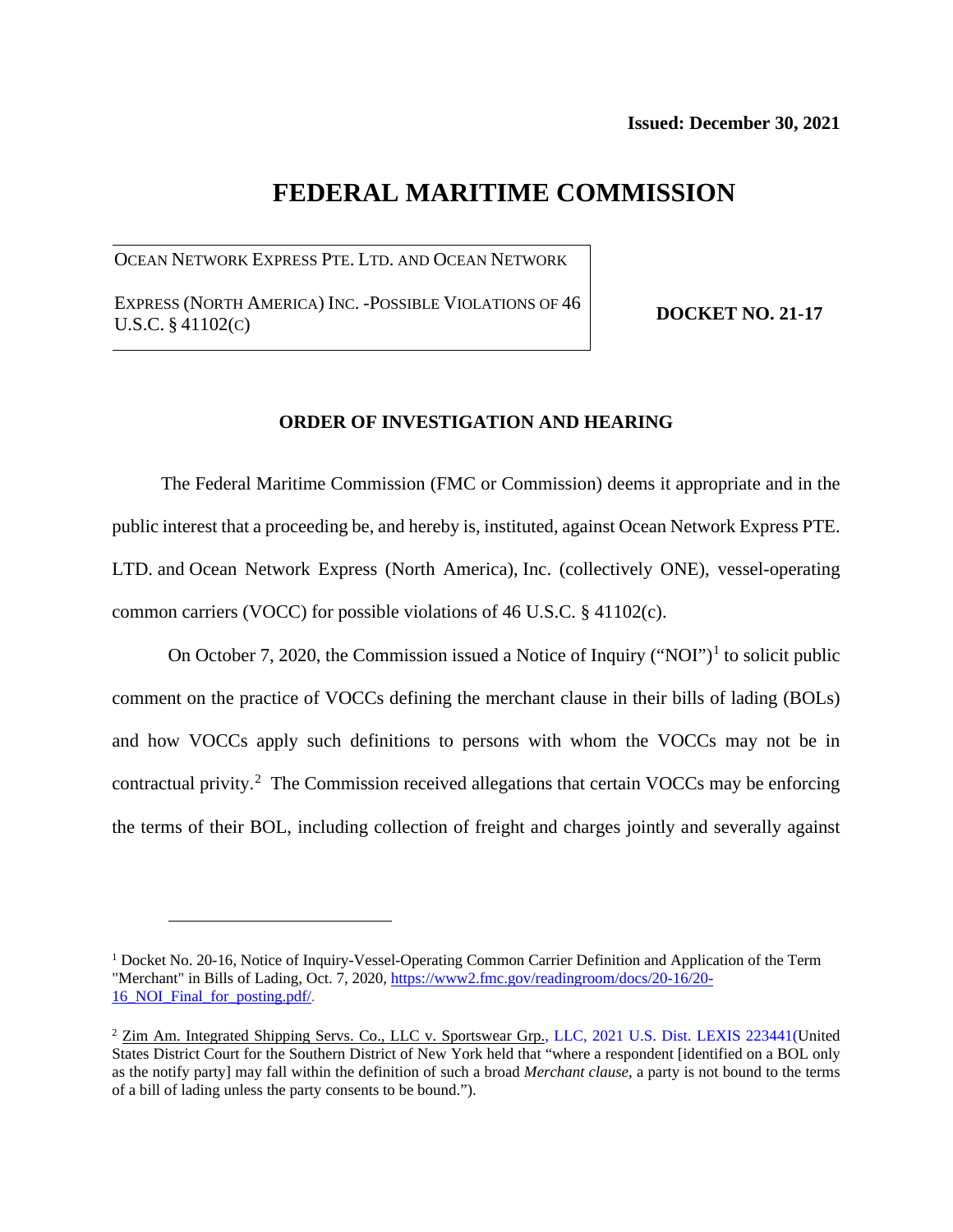entities that are not party to and have not agreed to be bound by the BOL. It is alleged that ONE engaged in this practice.

## **I. THE COMMISSION'S JURISDICTION AND REQUIREMENTS OF LAW**

- 1. Pursuant to section 41102(c) of Title 46 of the United States Code, "[a] common carrier, marine terminal operator, or ocean transportation intermediary may not fail to establish, observe, and enforce just and reasonable regulations and practices relating to or connected with receiving, handling, storing, or delivering property."
- 2. ONE is alleged to have overbroadly defined and applied the definition of merchant in its BOL in such a manner as to unilaterally impose joint and several liability for freight and/or charges on a party with whom ONE was not in contractual privity and who had not consented to be bound by the terms of the BOL.
- 3. As a result of this practice, ONE is alleged to have violated 46 U.S.C. § 41102(c).
- 4. The activities of ONE, identified herein, were provided as part of and in connection with transportation by water of cargo between the United States and a foreign country for compensation over which the Commission has jurisdiction pursuant to the Shipping Act of 1984 (46 U.S.C. §§ 40101 *et seq.*), as amended.
- 5. Under 46 U.S.C. § 41302(a), the Commission is empowered to investigate any conduct or agreement that the Commission believes may be in violation of the Shipping Act.
- 6. The Commission may, after notice and opportunity for hearing, issue an order relating to any violation of the Shipping Act, including assessment of a civil penalty. 46 U.S.C. § 41304.

#### **II. BASIS OF VIOLATIONS**

As evidence of this unlawful practice, it is alleged that: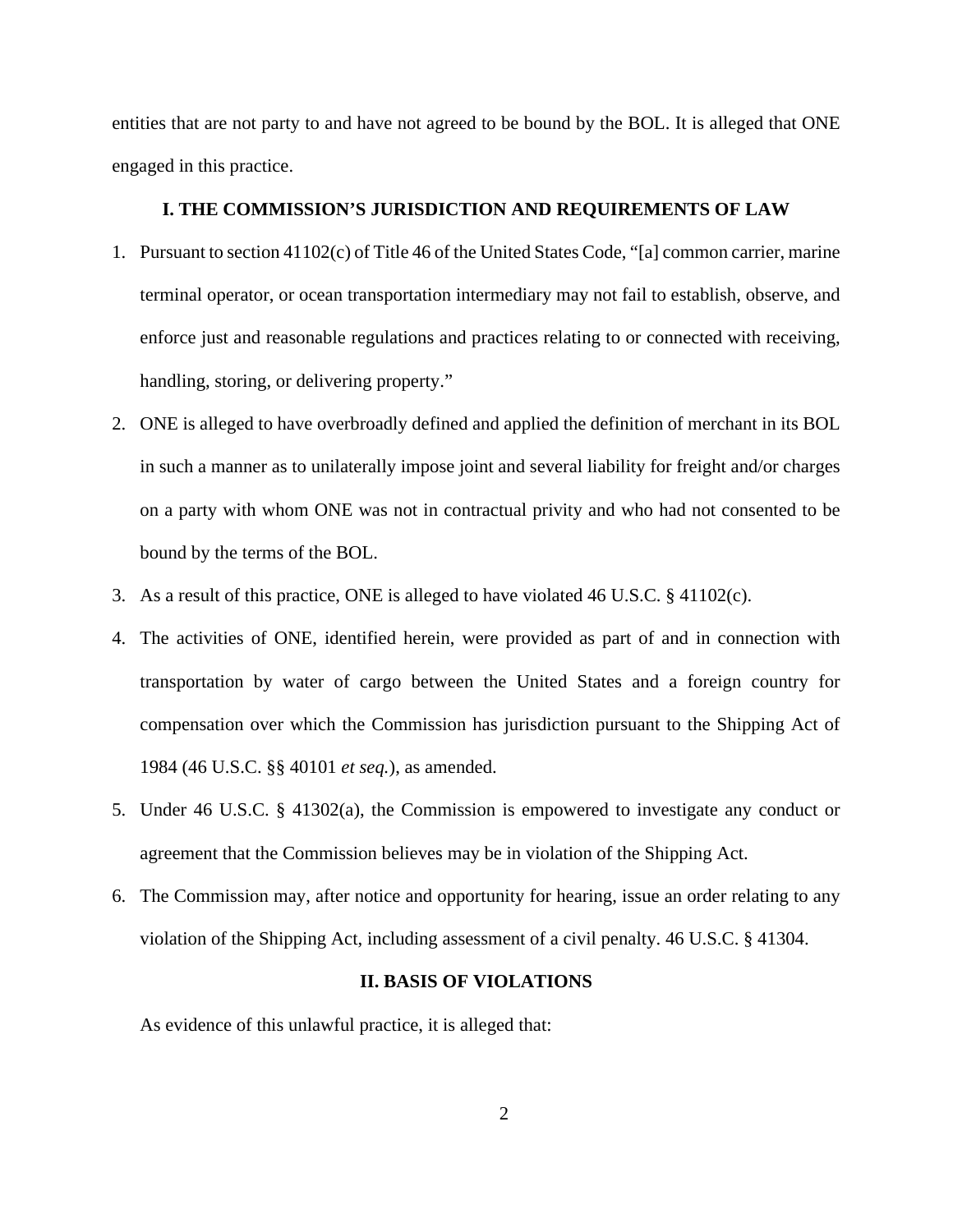- 7. ONE, is a company organized under the laws of Singapore with its principal place of business at 7 Straights View, #16-01 Marina One East Tower, Singapore, 018936.
- 8. According to Commission records, ONE maintains its United States headquarters, Ocean Network Express (North America) Inc., at 8730 Stony Point Parkway, Richmond, VA, 23235.
- 9. ONE operates as an Ocean Common Carrier (FMC Organization No. 027043) as defined in 46 U.S.C. § 40102.
- 10. According to Commission records, Greatway Logistics Group, LLC (Greatway) is a Florida, limited liability corporation (LLC), licensed by the Commission as a non-vessel-owning common carrier (NVOCC) (FMC Org. No. 0269[3](#page-2-0)8) since February 2018.<sup>3</sup>
- 11. ONE issued bills of lading numbered ONEYSAOU24000400 and ONEYSAOU24596300.
- 12. As an Ocean Common Carrier, ONE provided ocean transportation for compensation under BOLs ONEYSAOU24000400 and ONEYSAOU24596300 for cargo from Brazil to Houston, TX.
- 13. On BOLs ONEYSAOU24000400 and ONEYSAOU24596300, Greatway was not shown as the Shipper or Consignee.
- 14. Greatway was listed on ONE BOL ONEYSAOU24000400 as a notify party.
- 15. Greatway was not identified on ONE BOL ONEYSAOU24596300.
- 16. Upon information and belief, Greatway was not a party to either bill of lading and did not consent to their terms and conditions.
- 17. Upon information and belief, Greatway had no interest in the cargo as consignee, shipper, or beneficial owner of the cargo.

<span id="page-2-0"></span><sup>&</sup>lt;sup>3</sup> Greatway is not a party to this proceeding.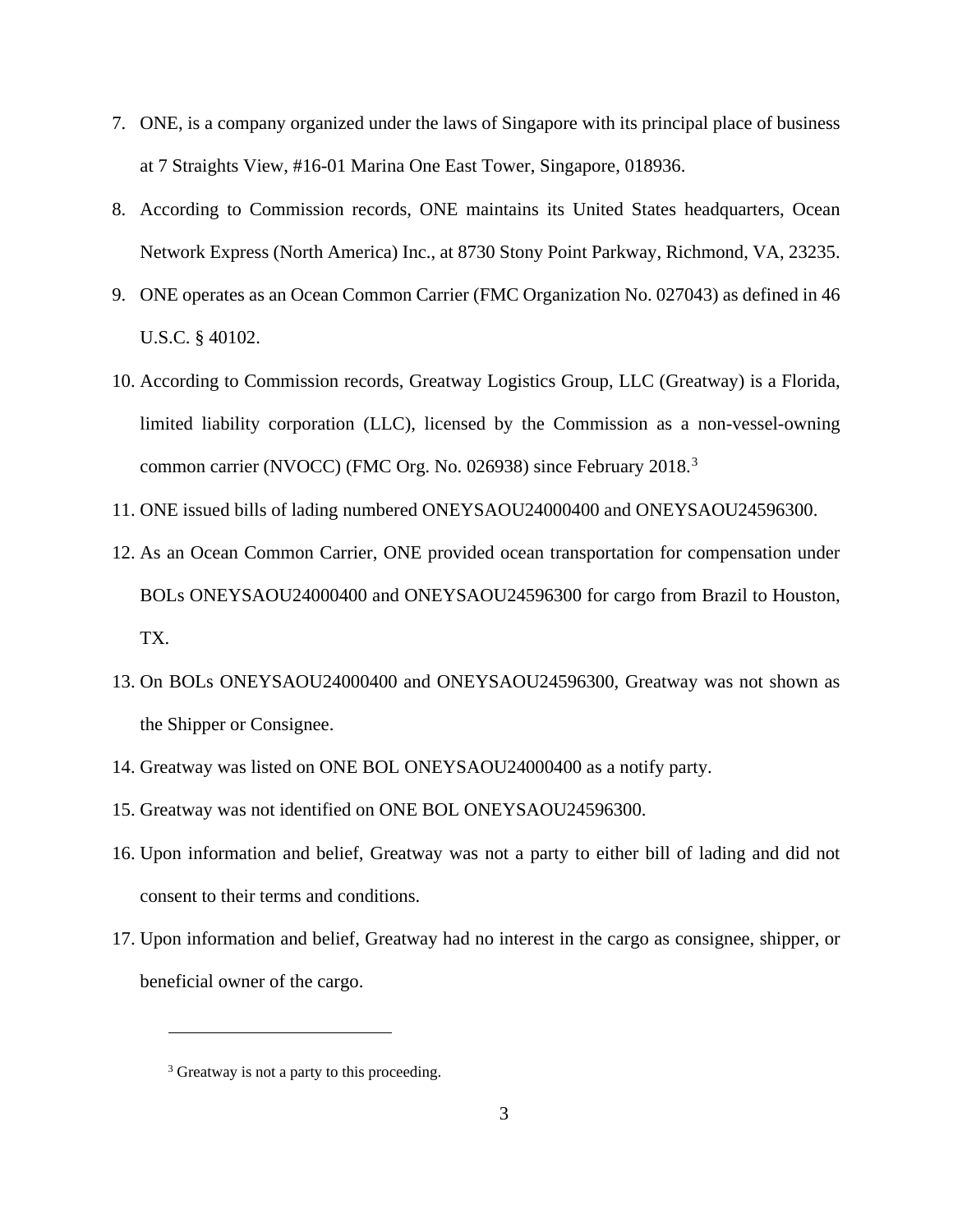- 18. Upon information and belief, Greatway's role in the subject shipments was limited to either arranging for customs clearance by a licensed customs broker for the Consignee, Pacific Lumber Resources, Inc. (PLR) or serving only as the notify party.
- 19. Upon information and belief, for the subject shipments, Greatway acted in a limited capacity on behalf of a disclosed principal, PLR.
- 20. Upon information and belief, the cargo moving under the identified BOLs arrived at the Port of Houston in November 2018. Due to a commercial dispute not involving Greatway, the cargo was not picked up until January 2019 accruing charges owed to ONE.
- 21. In May 2020, ONE filed suit in the United States District Court for the Southern District of Texas against Greatway demanding payment for charges accrued on the above referenced shipments. (case No. 4:20-CV-1734).
- 22. Upon information and belief, ONE never demanded payment from Greatway prior to initiation of ONE's action in the Texas federal district court for the accrued charges relating to the BOLs.
- 23. Upon information and belief, Greatway was not liable for the charges accrued under ONE BOL ONEYSAOU24000400 or ONEYSAOU24596300.
- 24. ONE's BOL Terms and Conditions defines "Merchant" as "the Shipper, Consignee, owner, Person owning or entitled to possession of the Goods or of this Bill, Receiver, Holder, and anyone acting on behalf of any such person, including but not limited to agents, servants, independent contractors, non-vessel operating common carriers ("NVOCCs"), and freight forwarders."
- 25. ONE's BOL Terms and Conditions state that the "Merchant" is liable for all charges associated with a bill of lading.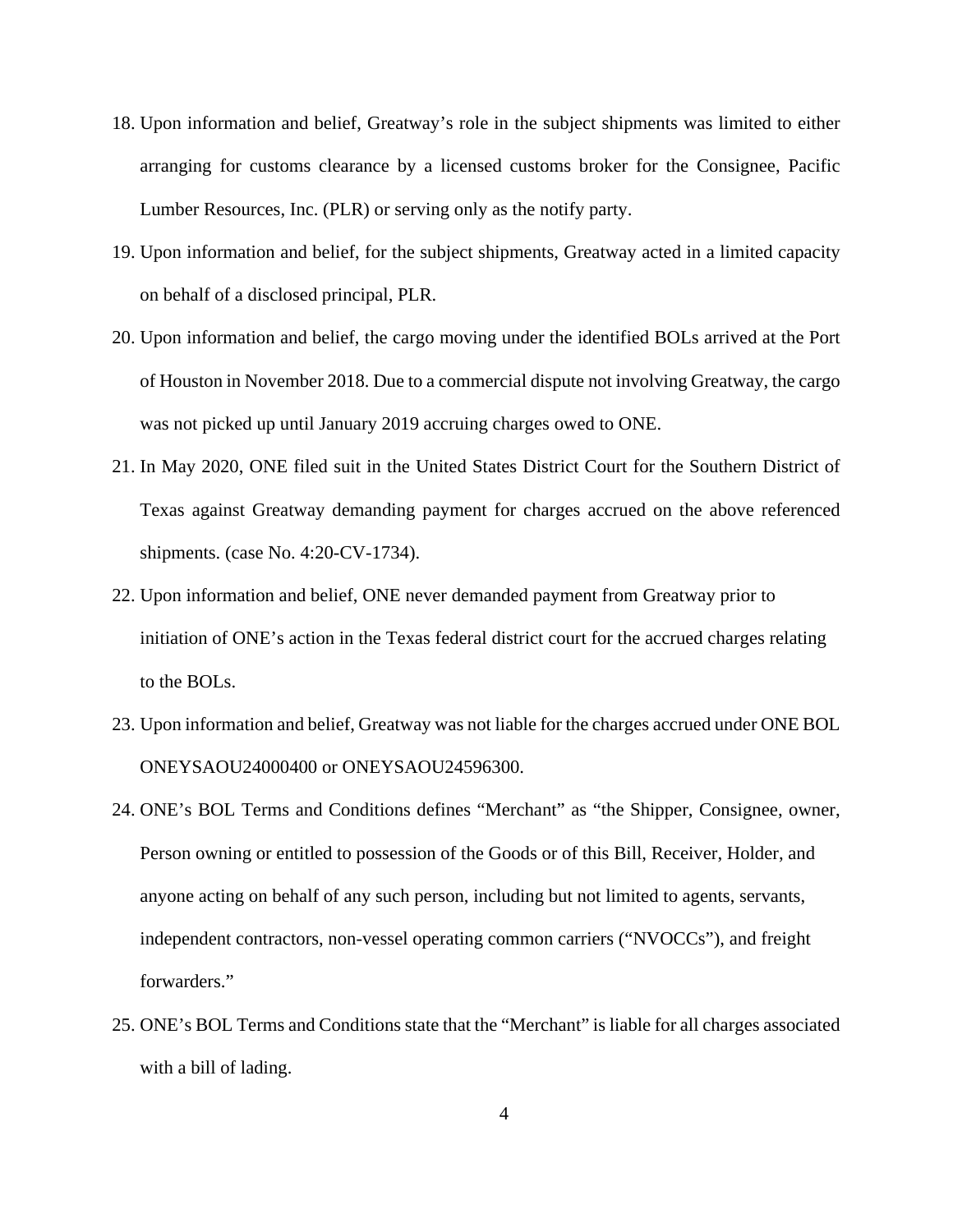- 26. Upon information and belief, ONE unreasonably defined and applied its definition of a merchant to demand payment from Greatway, when Greatway was not in privity of contract with ONE, did not have a beneficial interest in the cargo moved, and did not assent to be bound to ONE's BOL Terms and Conditions or to be liable for payment of any charges due to ONE.
- 27. ONE's actions described above constitute its normal, customary and continuous business practice.

## **III. ORDER**

In view of the above, the Commission has decided that an adjudicatory proceeding is required to determine whether ONE is in violation of 46 U.S.C. § 41102(c) of the Shipping Act of 1984 by its practice of demanding payment of charges from Greatway despite Greatway not being liable for such charges. If the facts alleged are proven, ONE has violated the Shipping Act by engaging in practices that are unfair or unjustly discriminatory, and that by employing the same has failed to establish, observe, and enforce just and reasonable regulations and practices.

**NOW THEREFORE IT IS ORDERED** that pursuant to 46 U.S.C. §§ 41302(a) and 41304, and 46 C.F.R. § 502.63, an investigation is hereby instituted to determine whether ONE is violating or has violated section 41102(c) of the Act by assessing demurrage, detention, per diem and/or other monetary charges to Greatway as a party acting on behalf of the shipper, consignee, or other person with a beneficial interest in the cargo;

**IT IS FURTHER ORDERED** that Ocean Network Express PTE. LTD. and Ocean Network Express (North America) are designated as Respondents in this proceeding;

**IT IS FURTHER ORDERED** that the Commission's Bureau of Enforcement (BOE) is designated a party to this proceeding;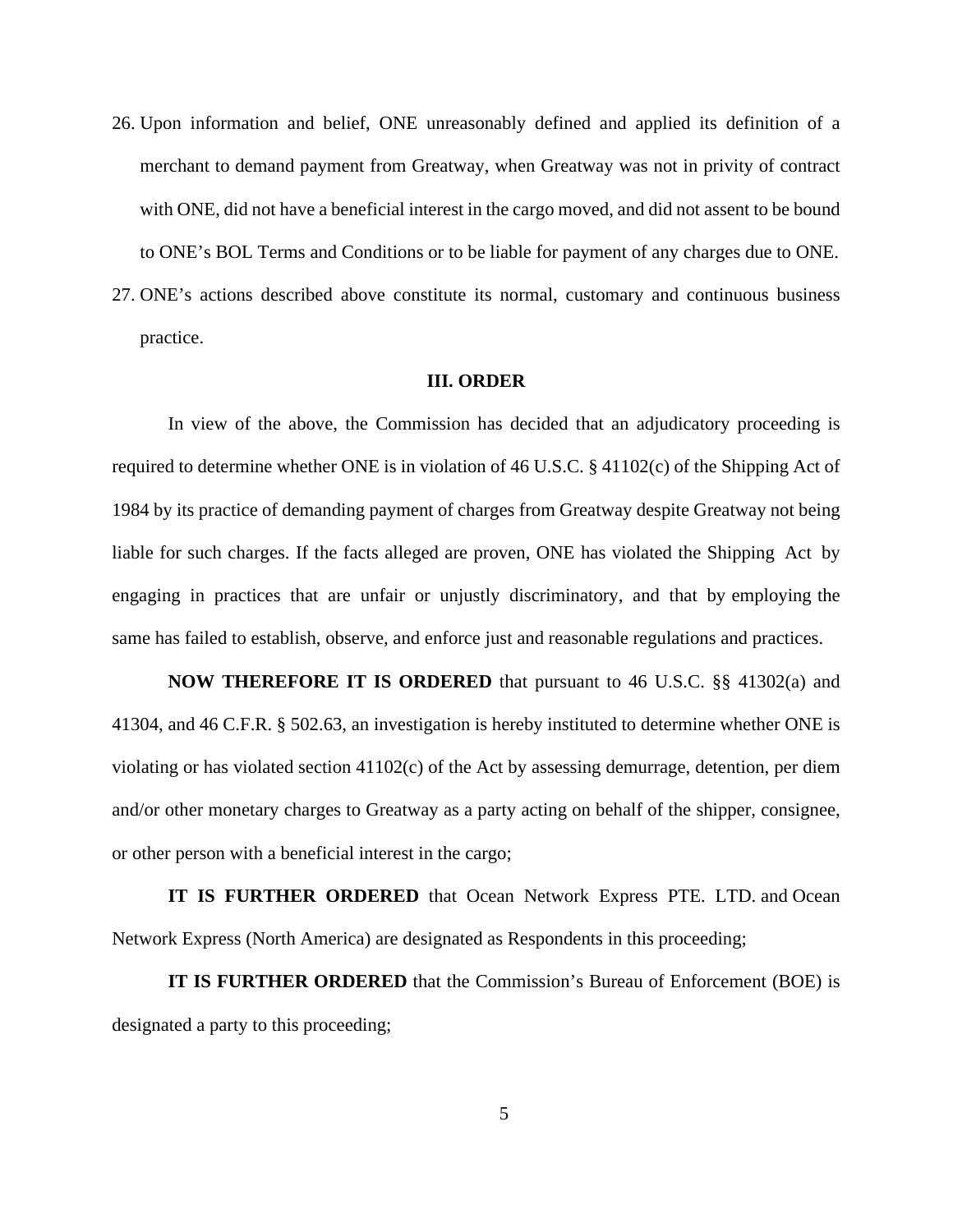**IT IS FURTHER ORDERED** that notice of this Order be published in the Federal Register, and a copy be served on each party of record;

**IT IS FURTHER ORDERED** that Respondents must file with the Commission an answer to the Order of Investigation and Hearing and serve a copy of the answer on BOE within 25 days after being served with the Order of Investigation and Hearing as per 46 C.F.R. § 502.63(c). Failure of a respondent to file an answer will be deemed to constitute a waiver of the respondent's right to appear and contest the allegations in the Order of Investigation and Hearing and to authorize the presiding officer to enter a decision on default as provided for in 46 C.F.R § 502.65. Well pleaded factual allegations in the Order of Investigation and Hearing not answered or addressed will be deemed to be admitted;

**IT IS FURTHER ORDERED** that this matter be assigned for hearing before an Administrative Law Judge (ALJ) of the Commission's Office of Administrative Law Judges at a date and place to be determined by the ALJ in compliance with Rule 61 of the Commission's Rules of Practice and Procedure, 46 C.F.R. § 502.61. This hearing shall include oral testimony and crossexamination in the discretion of the presiding ALJ only after consideration has been given by the parties and the presiding ALJ to the use of alternative forms of dispute resolution, and upon a proper showing that there are genuine issues of material fact that cannot be resolved on the basis of sworn statements, affidavits, depositions, or other documents or that the nature of the matters in issue is such that an oral hearing and cross-examination are necessary for the development of an adequate record;

**IT IS FURTHER ORDERED** that if violations of the Act are found, this proceeding shall determine whether civil penalties should be assessed against Respondents and, if so, in what amount;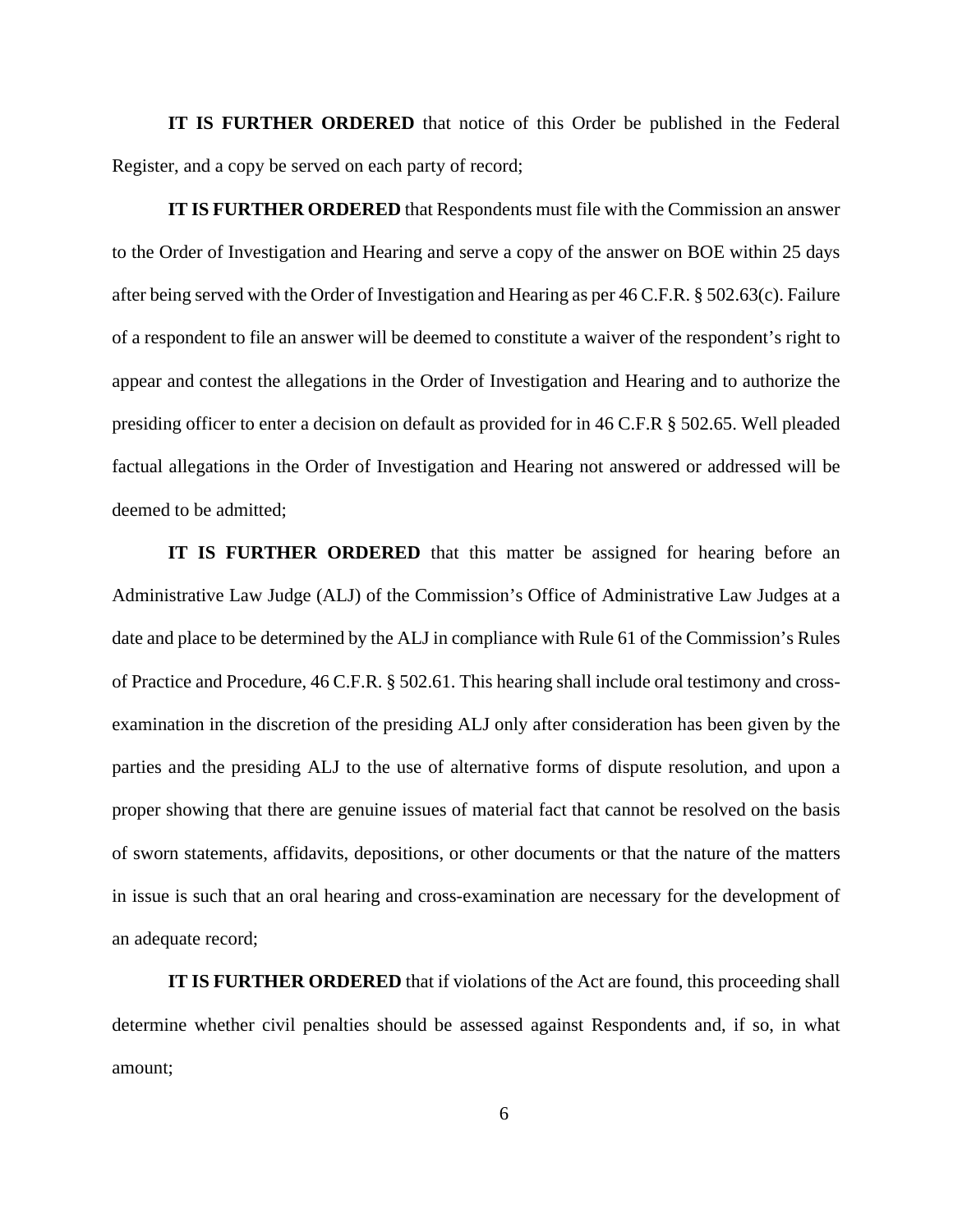**IT IS FURTHER ORDERED** that if violations of the Act are found, this proceeding shall determine whether a cease-and-desist order should be issued against the Respondents;

**IT IS FURTHER ORDERED** that persons having an interest in participating in this proceeding may file petitions for leave to intervene in accordance the Commission's Rules of Practice and Procedure, 46 C.F.R. § 502.68;

**IT IS FURTHER ORDERED** that the requirements of 46 C.F.R. § 502.63(d) be waived, under 46 C.F.R. § 502.10 for the expeditious conduct of business. This waiver is necessary to help alleviate the unprecedented stress being placed on the supply chain, including the significant role that unreasonable billing practices have on congestion and freight fluidity;

**IT IS FURTHER ORDERED** that all further notices, orders, and/or decisions issued by or on behalf of the Commission in this proceeding, including notice of the time and place of hearing or prehearing conference, shall be served on each party of record;

**IT IS FURTHER ORDERED** that all documents submitted by any party of record in this proceeding shall be directed to the Secretary, FMC, at Secretary@fmc.gov, in accordance with the Commission's Rules of Practice and Procedure, 46 C.F.R. § 502.113 and shall be served on each party of record;

**IT IS FURTHER ORDERED** that in accordance with the Commission's Rules of Practice and Procedure, that the initial decision of the Administrative Law Judge shall be issued within six months of the date of this Order of Investigation;

**IT IS FURTHER ORDERED** that in accordance with Commission's Rules of Practice and Procedure, 46 C.F.R. § 502.10, the Administrative Law Judge retains the discretion to amend the procedural timelines in this proceeding to ensure the expeditious conduct of business; and